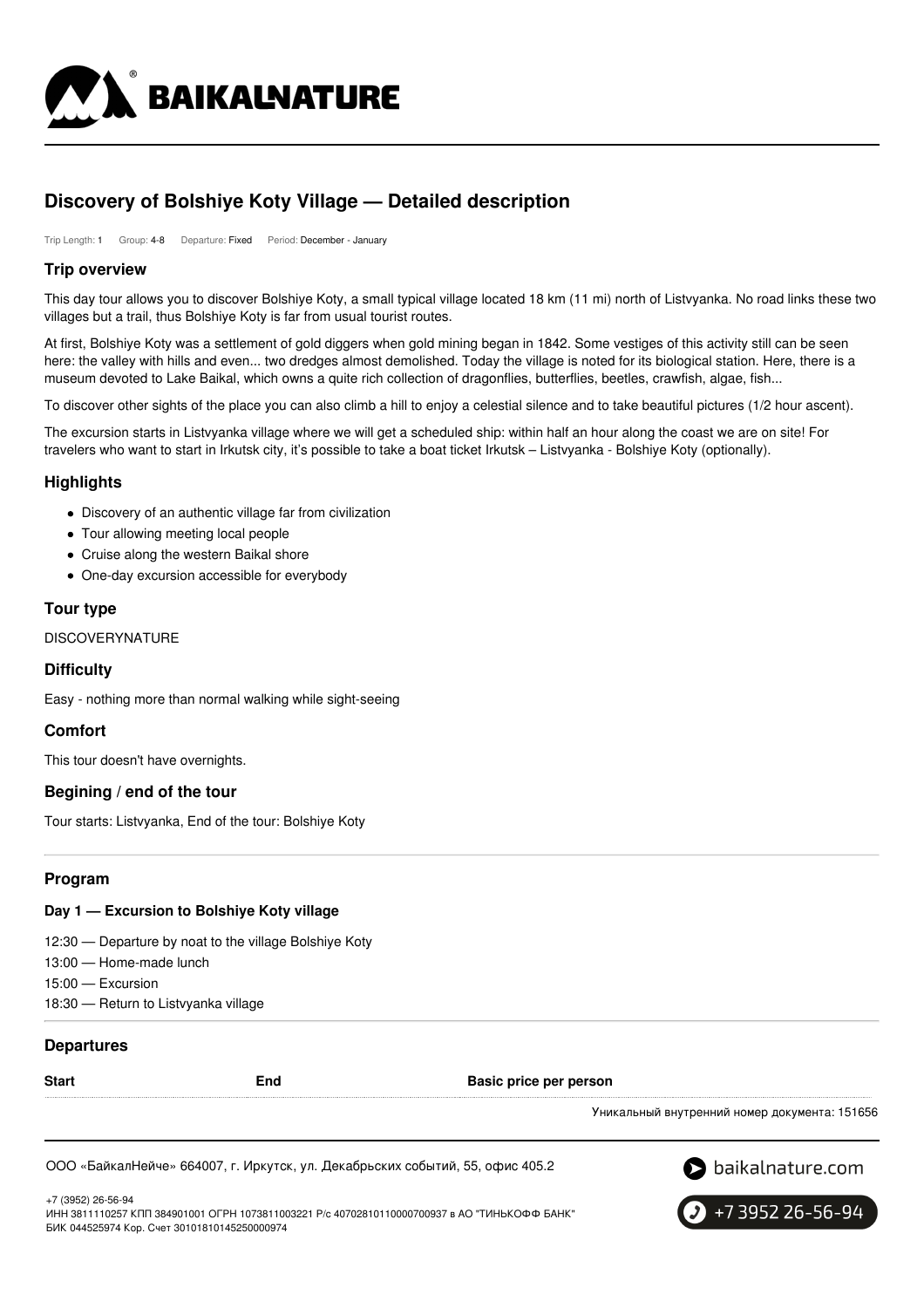

| 27.06.2020 | 27.06.2020 | 6900.00 RUB |
|------------|------------|-------------|
| 03.07.2020 | 03.07.2020 | 6900.00 RUB |
| 11.07.2020 | 11.07.2020 | 6900.00 RUB |
| 31.07.2020 | 31.07.2020 | 6900.00 RUB |
| 09.08.2020 | 09.08.2020 | 6900.00 RUB |
| 12.08.2020 | 12.08.2020 | 6900.00 RUB |
| 28.08.2020 | 28.08.2020 | 6900.00 RUB |
|            |            |             |

#### **Note**

The indicated price is for the group of 4 participants minimum. If there are less persons in the group, the small group supplement is applied: - for a group of 3 participants, a supplement is 1 200 roubles / per person - for a group of 2 participants, a supplement is 2 800 roubles / per person - for an individual tourist , a supplement is 7 800 roubles. The excursion can be organised any dates from mid-May to mid-September.

### **What's included**

**Price includes**

- Lunches
- English-speaking guide
- Boat trip

### **Checklist & Equipment**

It is hot in summer at Lake Baikal area. Nevertheless, you should always have something to put on, as weather in Siberia is very changeable.

If you plan your trip in May or September, please feel free to bring your hat, gloves and windjacket in case of snow or rain. June is also pretty cool.

July and August are the hottest months, which offer you temperatures of 25 ° - 35 ° at daytime and 15 ° - 18 ° at night. On the shores of Lake Baikal, like in the Alps, you should wear T-shirts and shorts in the sunny afternoons, sweaters and jackets in the cool evenings.

### **Recommended checklist**

Sunglasses Raincoat or wind and waterproof shell jacket (with hood !) Comfortable walking shoes (like Vibram or similar)

#### **Meals**

Homestay cuisine based on fresh products. If you are a vegetarian or have any particular preferences, please let us know, so we could adapt the menu.

#### **Visa**

You need a tourist visa to travel to Russia. It can be issued for a maximum period of 30 days. Your passport has to be valid for at least six months after the expiry date of your visa and to have at least two blank pages.

BaikalNature offers visa support and has created "BaikalNature letter of invitation" package. If you buy a BaikalNature tour, this package is absolutely free; when you buy any other BaikalNature service, you will have to pay for this package.

Уникальный внутренний номер документа: 151656

ООО «БайкалНейче» 664007, г. Иркутск, ул. Декабрьских событий, 55, офис 405.2



+7 (3952) 26-56-94



# **Price does not include**

Optional activities